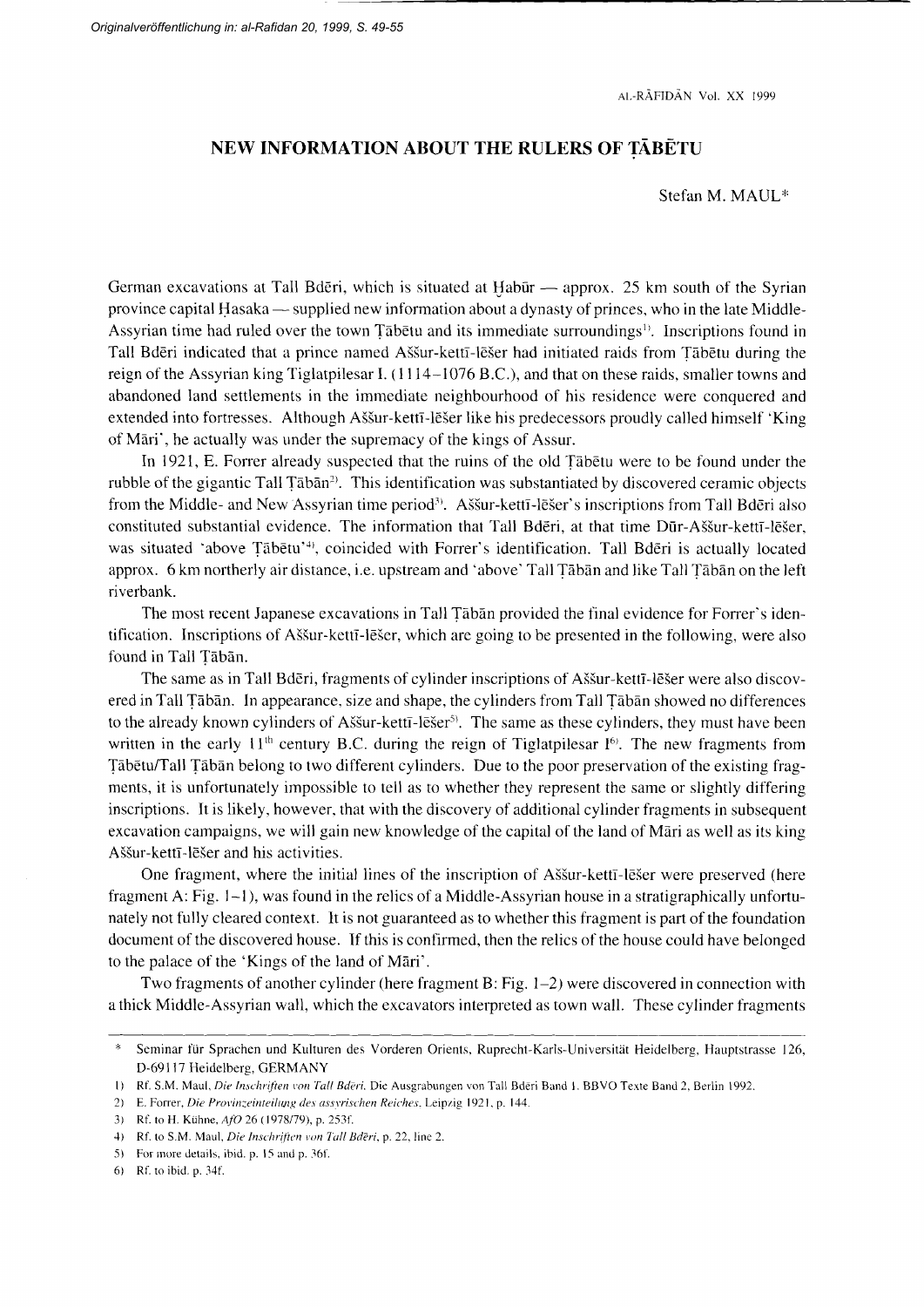belong probably to one of the foundation documents in rernembrance of the building owner of the town wall.

Two fragments of inscribed bricks (Fig. 2) probably belong to a younger, but also Middle-Assyrian stratum. They possibly belong to a wall, which the grandchild of A55ur-kettT-löSer had set up. If this assumption is confirmed, then the appertaining settlement stratum dates back to the middle of the  $11<sup>th</sup>$ century B.C.

# I. The cylinder inscription(s) of Aššur-kettī-lēšer

- l. Transcription:
	- 1 [ekal Aššur-ket]tī-lēšer šar māt Māri mār Adad-bēl-g[abbe šar māt Māri mār Adad-bēl-apli  $\xi$ ar māt Māri $(m)$ ma]
	- 2 fenüma(?) inal abba'tja ierrunft maherüte ... mamma \a... l
	-
	- 3 t 1............ t l  $\lceil$ ekalla(?) lā īp]uš dalāti ina b $\lceil$ ābātīša lā urette/ukīn<sup>?</sup>
	- 5 [u Aššur-kettī]-lēšer šar māt Māri mār Adad-bēl-gab[be šar māt Māri mār Adad-bēl-apli šar mat Mari(m)mal
	- 6  $[$  itte] milik tē[mīja amdalikma ina nigût libbēja  $\begin{bmatrix} 7 & \text{[ekalla(?)}\end{bmatrix}$  lū ēpuš dālāti ina bābātīša  $]$
	- $7$  [ekalla(?) lū ēpuš dālāti ina bābātīša

(gap)

- $1'$  [enūma ālu u ekallī šuātu ana urkât ūmē] ennah[ūma ušalbarrū igāršu miqta iraššû $(?)$ ]
- $2'$  [r]ubā'u urkû ša ellâ [anhūssu] lēmurma luddi[š šumī šatra itte šumēšu]
- $3'$  [a]na ašrēšu lutēr ša šumī šatra it[te] šumēšu ana ašrē[šu utarru ilānū, rabûtu]
- $4'$  [ša] Tābēte ikribēšu lu i[šammûšu(?) ša šumī šatra unakkarūma šumšu]
- $5'$  [kīmū šu]mēja išattaru Sîn u [Šamaš(?) ilānū rabûtu ša šamê u erseti]
- $6'$  [zēr]ēšu u šumēšu ina māt Māri [luhalliqū]
- $T$  ina  $\omega$ [... UD.x.]KÁM līmi Mudammeq-[Bēl Aššur-kettī-lēšer šar māt Māri]
- $8'$  [ E].GAL an-ni-[i]
- 2. Transliteration:
	- 1 A, 4' [É.GAL  $A$ š-šur-Z]I-SI.SÁ šar<sub>4</sub> KUR  $A$ <sup>T</sup> A X-EN-g[ab-be šar<sub>4</sub> KUR A A X-EN-A šar<sub>4</sub> KUR  $A$ -ma]
	- 2 A, 5'  $[e-\nu \cdot ma(?) \cdot i+\nu a] \cdot a-ba-i-a^{\text{mes}}$  XX.MES [maherûte ... mamma la ...]
	-
	- 3 A, 6' [ G]I' NÍG TAR x x (x) x  $\check{s}[u^2]$  ]<br>4 A, 7' [É.GAL *la*(-*a*) *i*-*p*]*u*-*uš*<sup> $g$ iš</sup>IG.MEŠ *i*+*na* K[Á.MEŠ-*ša la*(- $[\hat{E}.GAL \, la(-a) \, i-p]u-u\check{s} \, \epsilon^{i\check{s}}IG.ME\check{S} \, i+n\alpha \, K[\hat{A}.ME\check{S}-\check{s}a \, la(-a)$  |
	- 5 A, 8' [ $\hat{u}$  'Aš-šur-ZI]-SI.SÁ šar<sub>4</sub> KUR A A X-EN-ga[b-be šar<sub>4</sub> KUR A A X-EN-A
	- 6 A, 9' [ $\delta$ ar<sub>1</sub> KUR A-ma K]I mi-lik  $t \acute{e}$ -[mi-ia am-da-lik-ma i+na ni-gu-ut lib-be-ia .......]
	- 7 IE.GAL  $\mu$  e-pu-uš si $IG.ME\dot{S}$  i+na KÁ.MES-ša l

 $(gap)$ 

- $1' B$ ,  $1'$   $\lceil e\text{-}nu\text{-}ma \rceil$   $\lceil (traces) e\text{-}na \rceil$ -h $\lceil u\text{-}ma u \rceil$   $\lceil (uncos) e\text{-}na \rceil$
- 2' B, 2' [NU]N EGIR-ku šá el-la a[n-hu-su I]GI-ma lu-ud-d[i-iš MU šat-ra KI-te MU-šú]
- $3'$  B,  $3'$   $\lceil a \rceil$ -na KI-šú lu<sup>n</sup>-GUR-er<sup>n</sup> šá MU šat- $\lceil ra \rceil$ KI-te MU-šú a-na KI $\lceil \lceil \cdot | \rceil$ šú utarru ilānū rabûtul
- 4' B, 4' [š] $\vec{a}$  und DÙG.GA-be-te BAL.MES-šú lu  $\lceil i \rceil^2$ -[šam-mu-šu(?) šá MU šat-ra KÚR-ru-ma MU-šú ki-mu]
- 5' B, 5' [M]U-ia IN.SAR  ${}^d$ XXX  $\ulcorner u \urcorner$  [ ${}^d$ UTU ]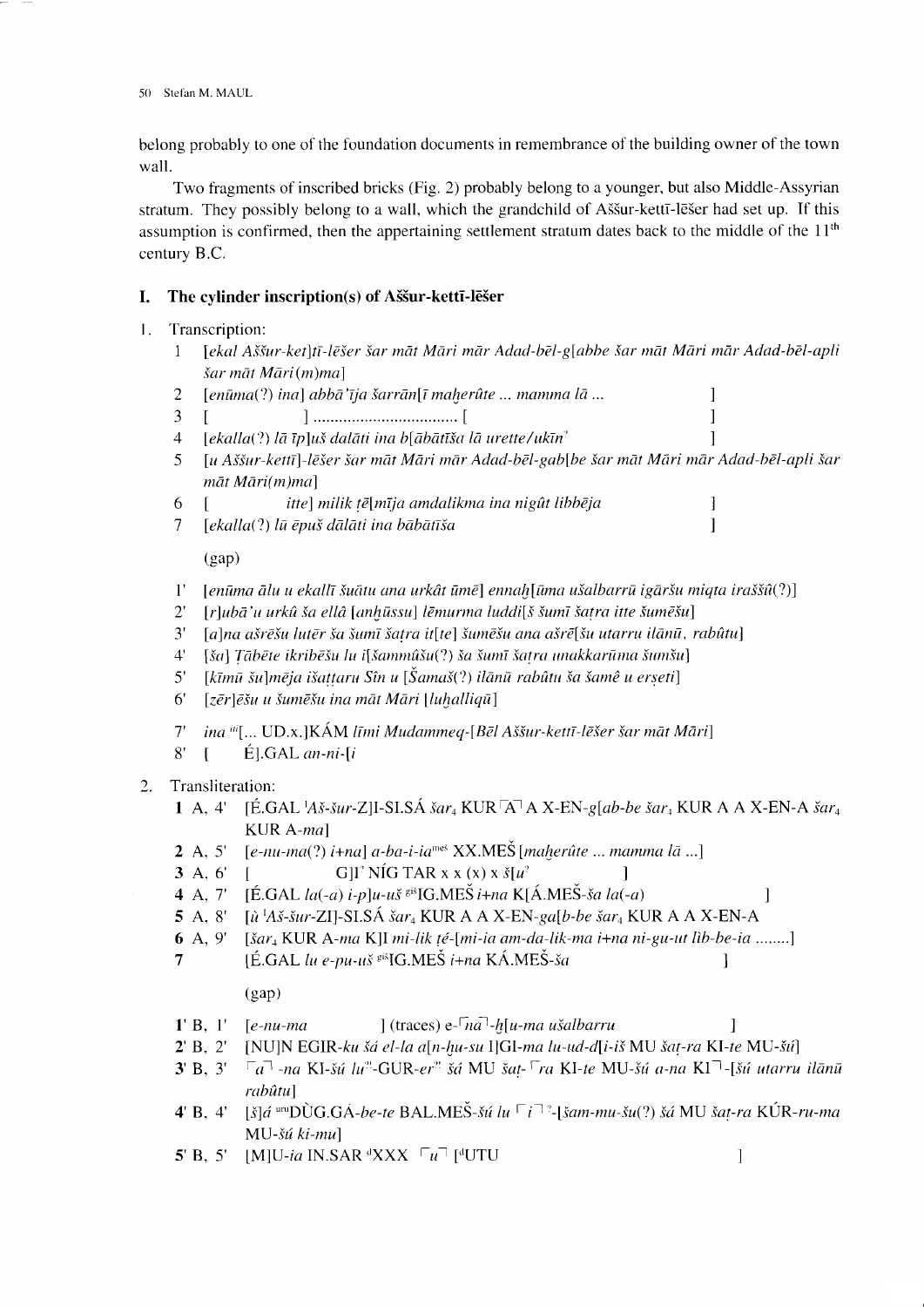$\mathbf{I}$ 

6' A  $l'$  [NUMUN.MES- $\delta u$  *u* M[U.MES- $\delta u$ <sup>7</sup> *ina* KUR A [*luhalliqu*]

B, 6' [NUM]UN.MEŠ-šú u MU.MEŠ-š[ú ina māt Māri luhalliqū]

## The colophon

| 7' A, 2' $[(vacant)$ ina $\text{iii} \times \text{UD} \times ]$ . KÁM li-mi $Mu$ -SIG <sub>5</sub> - $\text{f}^d$ +EN<br>-KUR A1 | $A\check{\delta}$ -šur-ZI-SI.SÁ šar |
|----------------------------------------------------------------------------------------------------------------------------------|-------------------------------------|
| B, 7' (vacant) <i>ina</i> <sup>iti</sup> AP[IN]                                                                                  |                                     |
| $\mathbf{8}^{\prime}$ A $\mathbf{3}^{\prime}$ [(vacant) E.GAL an-ni-[                                                            |                                     |

#### $3.$ Translation

- [(Property of) the palace of Aššur-ke]ttī-lēšer, the king of the land of Māri, the son of Adad- $\mathbf{1}$  $b\bar{e}$ l-glabbe, king of the land of Māri, son of Adad-bēl-apli, also king of the land of Māri.]
- [When (?)] none [of] my fathers, my royal [predecessors] 2
- $\overline{3}$
- [- none (of them) had buillt [a palace, none (of them) had hung/fixed doo]rs in [its] gate  $\overline{4}$  $\sqrt{\frac{2}{x}}$ 1.
- [But then Aššur-kettī]-lēšer, the king of the land of Māri, the son of Adad-bēl-gabb[e, king of  $5^{\circ}$ the land of Māri, son of Adad-bēl-apli, also king of the land of Māri] —
- I thoulght by myself [and with joy in my heart]  $\cdot$ 6
- $\overline{7}$ [I built a palace, I hung/fixed doors in its gateways,  $\cdot$

 $(gap)$ 

- 1' [When this city and my palace in future days] becomes weak [and old and its wall starts to break down],
- 2' the future prince who will come up shall see [its bad condition] and he may restore it. [My written name (i.e. my inscription)]
- $3'$ may he put back to its place [together with his name (i.e. his inscription)]. The one who will [put back] to its place my written name together with his name, [the great gods]
- of (the city of) Tābētu will [hear] his prayers. [The one who will take away my written name]  $4^{\circ}$
- and writes down [his own name instead] of my name, the gods Sîn and [Samas, the great gods  $5^{\circ}$ of heaven and earth],
- 6 shall [destroy] his semen and his name in the land of Māri.
- In the month Arah[samna<sup>7</sup>......., the x]<sup>th</sup> [day], when Mudammeq-[BeI] was eponym. [Aššur- $7^{\circ}$ kettī-lēšer, the king of the land of Māri], [has founded? th] is pala [ce  $(...)$ ].

### Comment  $4.$

2 Rf. to the parallel passages in: S. M. Maul, Die Inschriften von Tall Bderi, p. 20 line 3 and p. 37 line 3.

3 Cuneiform characters included in this line are heavily damaged. The photographies at my disposal are not good enough for reliable reading.

4 The addition *urette* (or possibly *uretti* or *uratte*) is based on a contemporary inscription of the Assyrian king Tiglatpilesar I.  $(1114-1076 \text{ B.C.})$ , in which the production and setting up of doors of the king's palace in Assur is reported in a very similar context:  $e^{i\xi}da\bar{a}t(\text{IG.ME}\hat{\text{S}})$   $e^{i\xi}a - \xi[u-h]$  is  $i-ra-te$   $\bar{e}pu\xi(D\hat{U}-\hat{u})$ uš) i-na mé-ser siparri(ZABAR) / ú-re-ki-is i-na bābātī (K[Á.M]ES)-ša ú-re-et-te, 'I made high doors of fir, I reinforced (them) with bronze bands (and) hung (them) in its gateways'. (rf. to A.K. Grayson, Assyrian Rulers of the Early First Millennium BC I (1114–859 BC), RIMA 2, Toronto 1991, p. 55, lines

<sup>7)</sup> Acc. to text B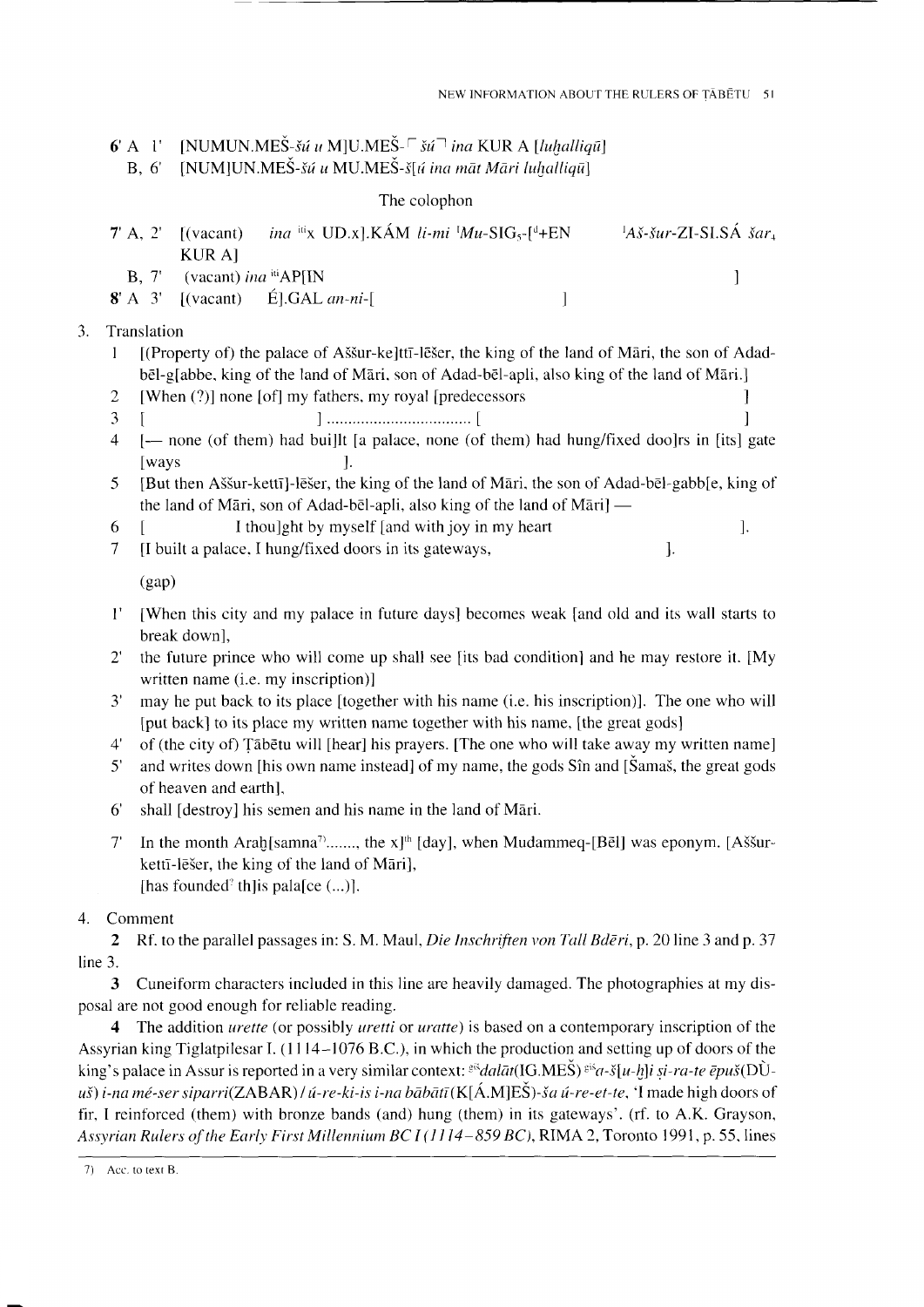69-70;apartfromthatcf.A.K.Grayson,ibid.p. 135,lines79f. [A55ur-dänII.] and p.202,line4; p.228, line 60; p. 276, lines 20f.; p. 282, lines 63f.; p. 289, lines 27-29; p. 323, line 30 [Assurnasirpal II.]. The addition  $uk\bar{u}$ , which is less applicable, is based on a building inscription of Adad-nrrān I. (1307–1275) B.C.) from Assur (relating to the Anu-Adad temple; cf. A. K. Grayson, Assyrian Rulers of the Third and Second Millennium BC (to  $1115$  BC), RIMA 1, Toronto 1987, p. 154, lines 8-12).

6 Rf. to parallel passages in: S. M. Maul. Die Inschriften von Tall Bderi, p. 20 line 7.

7 The restauration of line 7 results from line 4.

1' Rf. to S. M. Maul, Die Inschriften von Tall Bderi, p. 37 line 8 with respect to the suggested restauration of the line.

7' For the eponym Mudammeq-Bēl rf. to H. Freydank, Beiträge zur mittelassyrischen Chronologie und Geschichte, Berlin 1991, p. 151ff. H. Freydank's assumption that Mudammeq-Bel was 'sehr wahrscheinlich Eponym zur Zeit Tiglatpilesars I.', is confirmed by the existing new text. We know from the inscriptions of Aššur-kettī-lēšer, which were found in Tall Bdēri, that Aššur-kettī-lēšer was a contemporary of Tiglatpilesar  $I^{s}$ ). The same as the already known inscriptions of Aššur-kettīlēšer, the new cylinder inscription from Tall Tābān/Tābētu is not only inscribed with an Assyrian date  $(i\bar{m}u)$  but also with a yearname, which is probably only valid in the area of the Tābetu princedom. This form of dating is based on Babylonian traditions. The short summary of the inscription after the Assyrian date can probably be interpreted as the name of the year assigned by Aššur-kettī-lēšer.

### II. Brick fragments: A building inscription of a grandchild of A55ur-kettr-leSer?

Fragments of inscribed bricks were found in Tall Bdöri as well as in Tall Täbän. Whereas the brick fragments from Tall Bdöri were only saved from the building rubble, with which a pit had already been filled in the Old Ages<sup>9</sup>, the two inscribed brick fragments from Tall Tābān can be allocated to a wall complex from the Middle-Assyrian period (building level 2).

Originally, the inscribed bricks were square, the same as the non-inscribed bricks of the wall complex, which have a side length of 36 cm. The external appearance of the bricks discussed in this paper hardly differs from the inscribed bricks from Tall Bderi<sup>10)</sup>. They are only poorly baked and manually inscribed, the same as the bricks from Tall Bdöri. ln the case of the two fragrnents, the line height is approx. 7 cm.

A direct join of the two fragments is not possible and it will not be possible to find out as to whether they are actually parts of the same brick. It cannot be excluded, however, that the two fragments belong to different inscriptions but the circumstances of the discovery speak against his. It is very likely that the two fragments belong to the same inscription of the same king.

Due to the exceptionally bad preservation of the brick inscriptions, the reading presented in the following should be rated as an interpretation proposal. New discoveries of inscriptions will finally clear this issue.

Different from initial expectations, the building owner of the building, which was rediscovered in relics, was not A55ur-kettr-löSer. ln all probability, this king is still mentioned in the last line of the brick inscription, which altogether probably did not have more than three lines. It is difficult to complete the traces A- $\text{S}ur(-)$  [ in line 2' of the 1st brick fragment (Fig. 2–1) in any other way than to the name Assurkettī-lēšer. In all probability, a rest of this royal name is also preserved in the second brick fragment (Fig.  $2-2$ ). The two lying wedges, which can be seen in front of the title 'King of the land of Mari' in the second preserved line, can be easily interpreted as the last third of the sign  $DI(= S\hat{A})$ . Accordingly, the last line of the brick inscription would read:  $A$ - $\delta u r$ -[ZI-SI.S] $\dot{A} \dot{\delta} a r_4$  KUR  $\bar{A}$ -[ma]<sup>111</sup>. As the paral-

<sup>8)</sup> Rf. to S.M. Maul, *Die Inschriften von Tall Bdēri*, p. 34 to the lines  $19-21$ .

<sup>9)</sup> Rf. to S.M. Maul, ibid. p..{1.

l0) Rf. to ibid. p. 41–46. In all probability, at least one of the inscribed bricks found in Tall Bdēri originally came from Tābētu/Tall Tābān (rf to ibid.  $p. 45$ ).

<sup>11)</sup> The spelling  $A$ -šur-ke-ti-SLSÁ (rf. to ibid. p. 23, line 6, text E) is a possible alternative.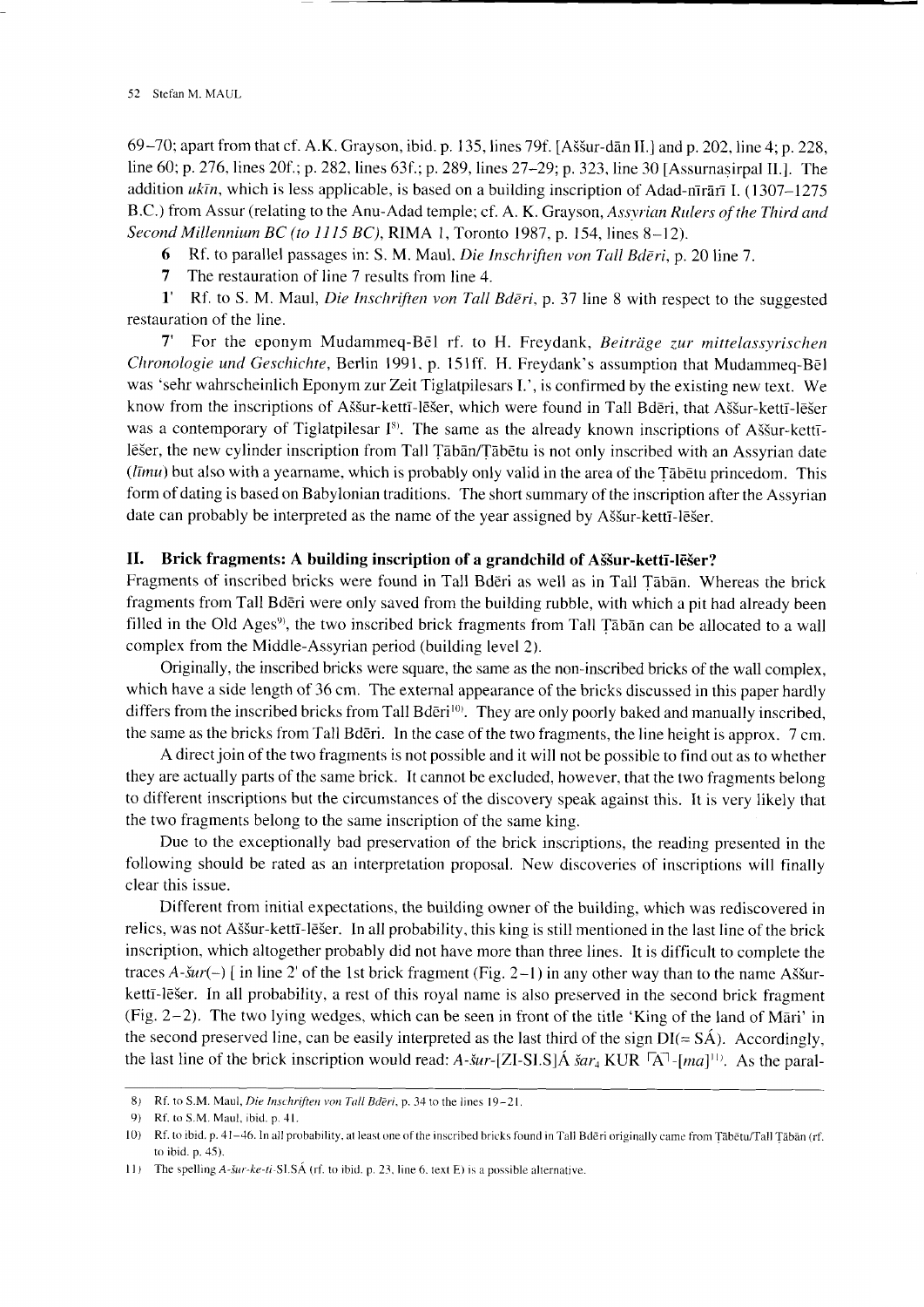lel inscriptions from Tall Bdöri clearly show, the first, unpreserved line of the inscription contained the name of the royal building owner after the mention of É.GAL. In line 2 after the name of the building owner, the title *šarru* 'king' followed (preserved in fragment 1, line 1)<sup>12</sup> or even more likely the title *šar*  $m\bar{a}t$  M $\bar{a}r$ <sup>13)</sup>. The traces in line 1 of the second brick fragment can probably also be restored to the title 'King of Märi', in front of which another royal name must have been stated at the time. On the existing building inscription, the building owner is named in the 1st line, his father in the 2nd line and in the 3rd line his grandfather, namely Aššur-kettī-lēšer. Unfortunately, we do not know the name of the royal building owner, the grandson of Aššur-kettī-lēšer, nor the name of his son.

The brickwork laid open in 'building level 2' probably belongs to a building, which was set up as a palace in the name of the grandson of Aššur-kettī-lēšer, who held the title "king of the land of Māri', as did his father and his grandfather.

Brick fragment I

- $i$  *šar*<sub>4</sub> [
- $2'$   $A$ - $\frac{\xi u r(-)}{\xi}$

Brick fragment 2

| $\mathbf{1}$ |                                                         |
|--------------|---------------------------------------------------------|
| $2^{\prime}$ | $\vert x \rangle$ X $\chi$ $\chi$ KUR $\vert A \vert$ [ |

Reconstruction of the brick inscription

- 1 *[ekal*(É.GAL) ROYAL NAME]<br>2 *šar<sub>4</sub>* [māt(KUR) Māri(A) mār(A
- 2 *šar*<sub>4</sub> [māt(KUR) Māri(A) mār(A) ROYAL NAME]  $\lceil \xi ar_4 \rceil$  māt(K[UR) Māri(A) mār(A)]<br>3 A-šur-[ketti(ZI)-lēšir(SI.S1Á) šar<sub>4</sub> māt(KUR) Māri(m) ( $\lceil A \rceil$ )-[ma]
- $A$ -šur-[ketti(ZI)-lēšir(SI.S]Á) šar<sub>4</sub> māt(KUR) Māri(m) ( $\lceil A \rceil$ )-[ma]
- 1 [Palace of ROYAL NAME],<br>2 of the king [of the land of Ma
- of the king [of the land of Māri, of the son of ROYAL NAME], the king of the lan[d of Māri, the son of
- 3 A55ur-[kettr-lö5]er, [also] king of the land of Märi.

<sup>12)</sup> As in the Bderi bricks 1, 2 and 3 (rf. to ibid. p.  $42-44$ ).

<sup>13)</sup> As in the Bdēri bricks 4 and 5 (rf. to ibid. p. 44).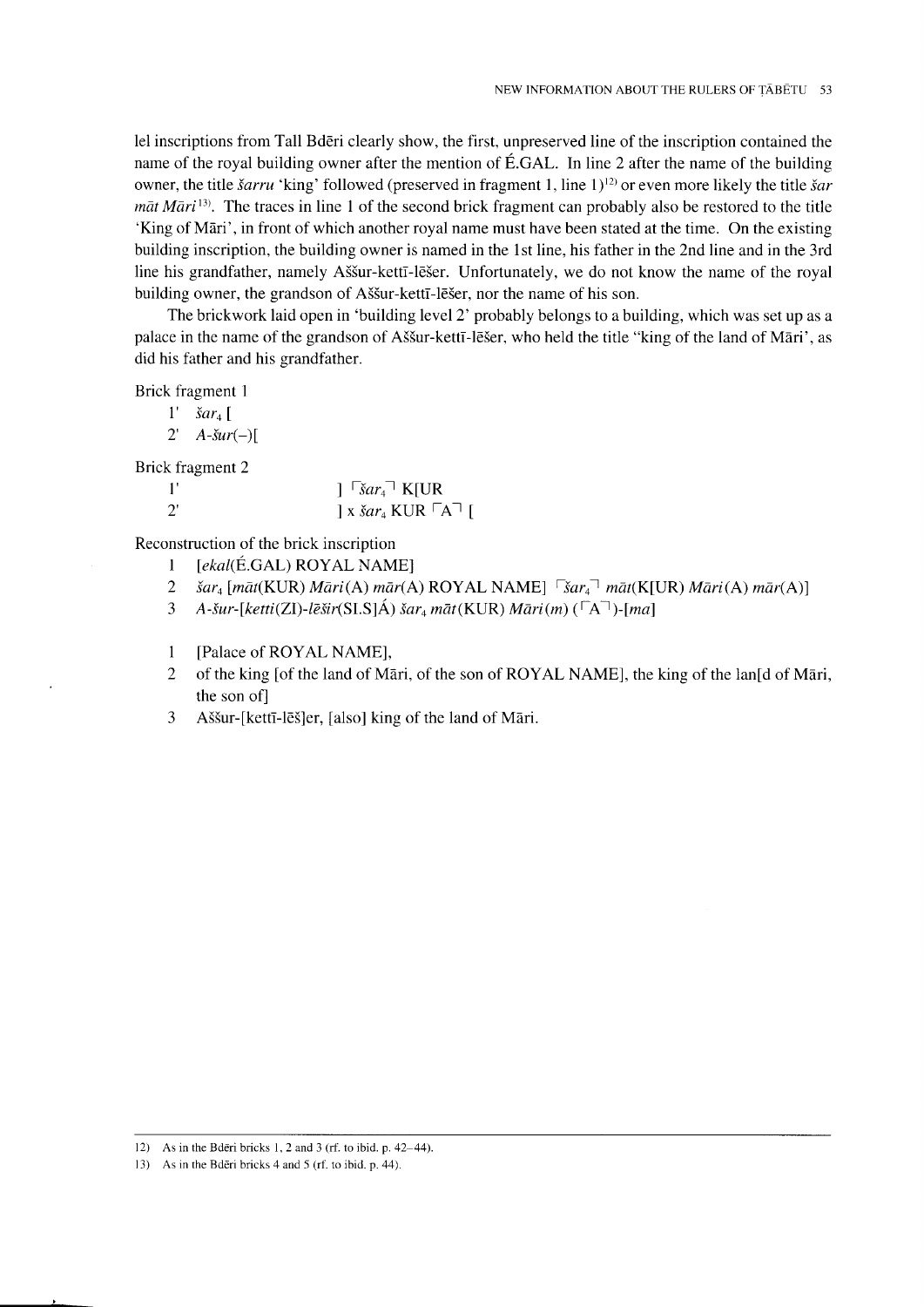

1. Cylinder fragment A



2. Cylinder fragment B

Fig. 1 Fragments of cylinder inscriptions from Tābētu/Tall Tābān